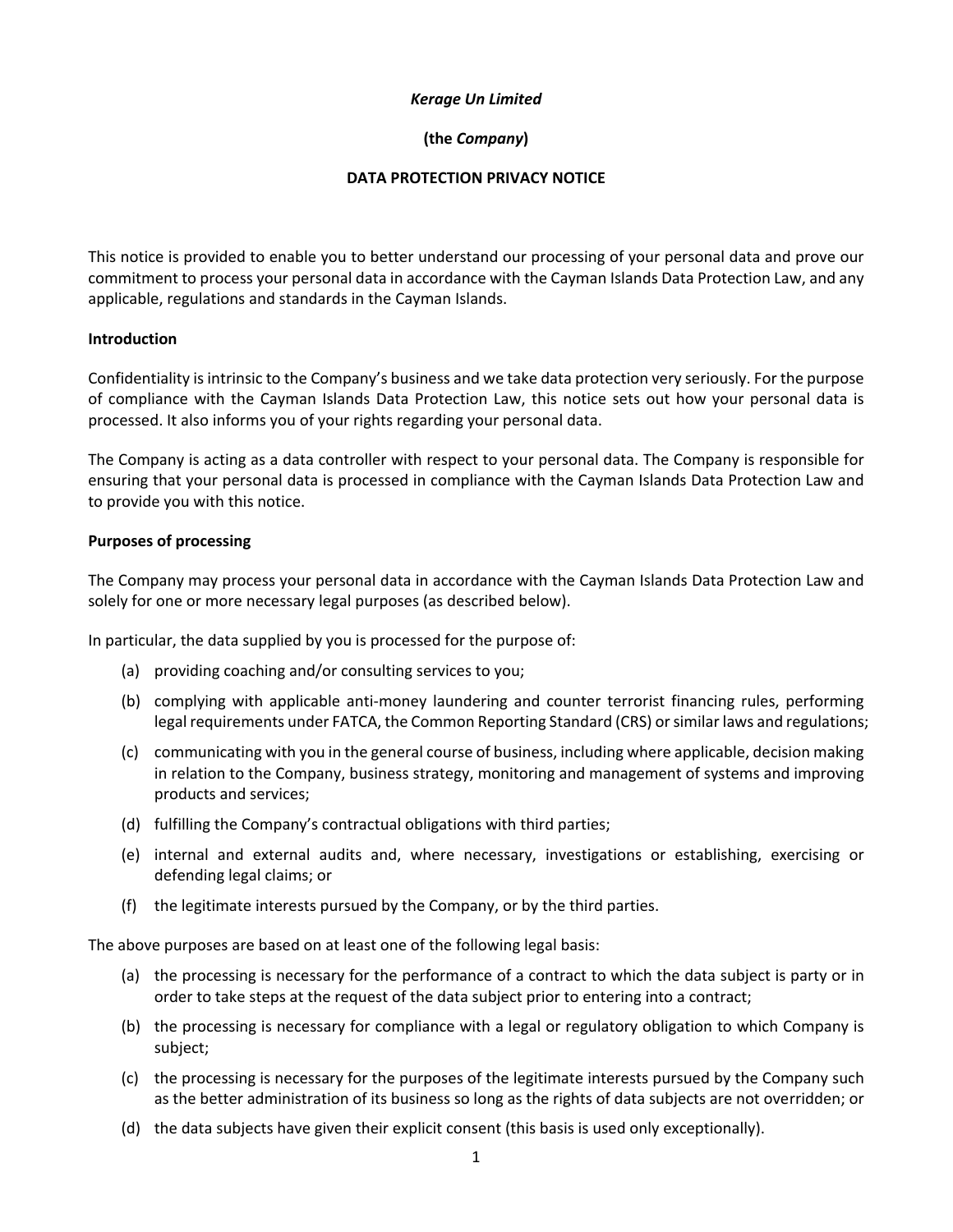## **Categories of personal data processed, Categories of data subjects**

The Company may process the following categories of personal data:

- (a) identification data (eg name, surname, addresses, alias, place and date of birth, professional information, proof of identity (such as passport, photograph, identity card) and proof of address, results of fraud, criminal record checks, sanction screening, numeric data including tax identification numbers, bank details, signature, contact information, social security details and FATCA/CRS details, politically exposed persons checks and any other checks required by anti-money laundering and counter terrorist financing regulations on the investor and the relevant person(s));
- (b) professional data (eg position, company);
- (c) coaching, training, personnel data, personality test data in conjunction with the services we offer;
- (d) administrative data (eg language, tax identification numbers, bank details, signature, contact information, social security details); or
- (e) financial data (eg tax data, FATCA/CRS details, transactional data, investment preferences, investment history).

The Company will also process personal data relating to business contacts, staff of the Company's service providers and their service providers, authorised signatory lists, personnel employed by or who may become involved in a transaction/contract with the Company.

# **Sources of personal data**

This data may be provided directly by you or, third party data sources or, through your authorised intermediaries, directors, officers, individual representatives (including, without limitation, legal representatives), trustees, settlors, signatories, shareholders, unitholders, investors, nominees or employees. The Company may also collate and hold data found from the results of internet searches and other sources in the public domain in the course of the client due diligence process and in providing the services that the Company is engaged to provide.

The Company processes or may process the following documents that may also contain your personal data: employment history, references, financial information, performance reviews, coaching evaluations, personnel records and surveys. In the course of your dealings with the Company you may provide us with further information; all of this information will be kept securely by us.

When the Company does not collect personal data directly from you, it must tell you the categories of personal data that it processes which have been collected from other sources. The Company processes the following categories of your personal data that are not collected directly from you:

- (a) professional/career data, personality test data;
- (b) identity/address and other information from sanctions screening, fraud prevention agencies or credit reference agencies.

The Company will notify you should any further personal data be collected from third parties.

## **Personal data provided to third parties**

The manner in which the Company operates requires us to share, disclose or provide personal data to third parties to perform our contracts with third party service providers or at other times at your request or may be necessary for legal/regulatory reasons, such as anti- money laundering and counter terrorist financing laws and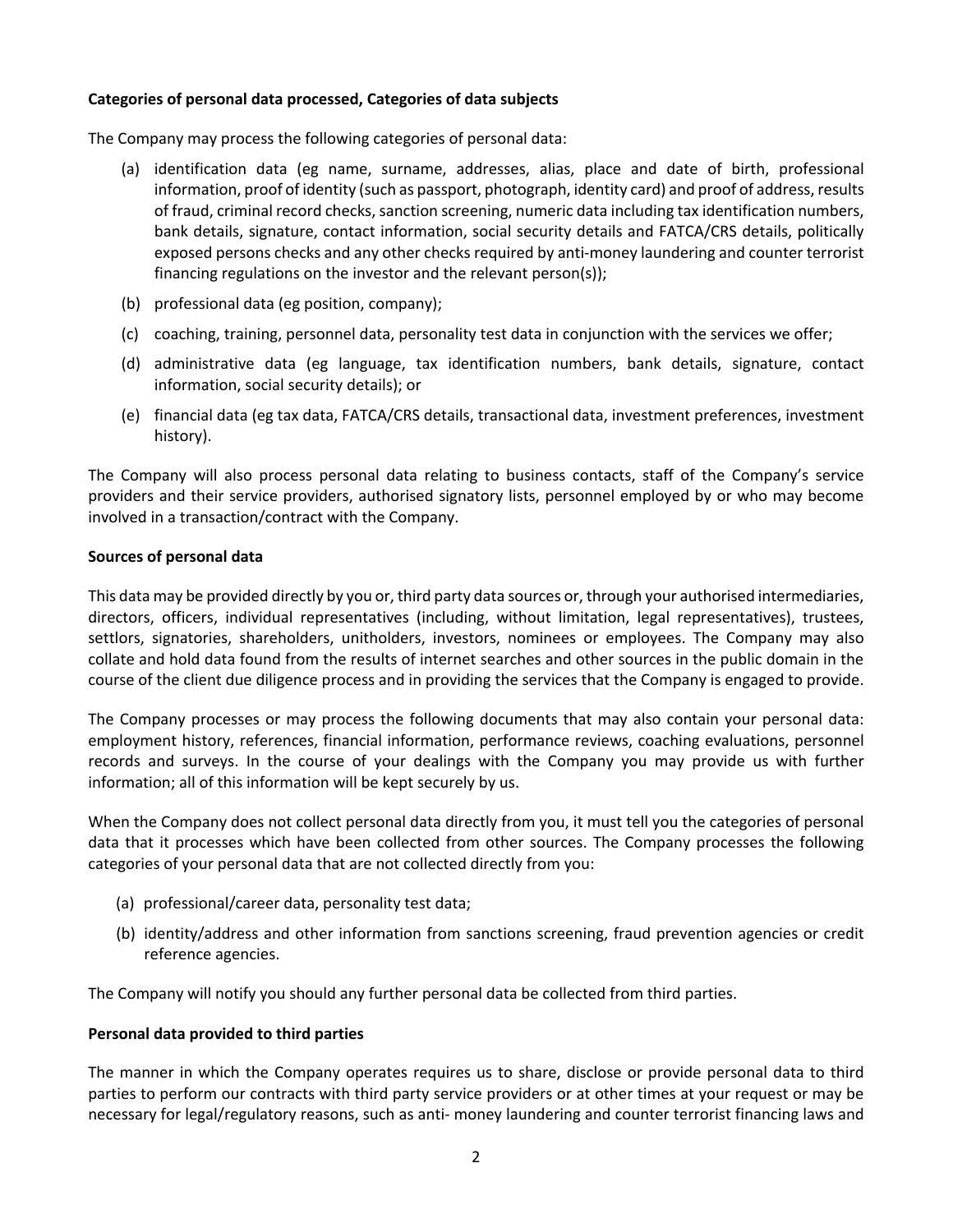regulations. Third parties may include any third party that provides services to the Company, professional advisors or any lender to the Company, including without limitation such third parties respective service providers, and any of the foregoing respective agents, delegates, affiliates, subcontractors and/or their successors and assigns generally.

A non-exhaustive list of potential disclosures includes:

- (a) collecting and sending documents when making an underlying investment,
- (b) collecting and sending documents for external audits;
- (c) collecting and sending documents for external audits of third party service providers;
- (d) publications onto the public record, such as companies registries or beneficial ownership registers;
- (e) publications with regulators;
- (f) FATCA/CRS filings onto approved external platforms;
- (g) sending information to external parties such as: services providers (including but not limited to MarketForce, vNacelle, Engagement Multiplier, QuickBooks, HubSpot, shcBOND, depositaries, notaries, administrators, domiciliation agents, banks, consultants, distributors, managers and other advisors (including, but not limited to, legal advisors), other financial intermediaries and professionals of the financial sector acting on behalf of the Company and providing services to the Company, and supervisory or governmental bodies.

Third parties and their respective service providers, directors or management bodies and the Company may require information on you for their own due diligence assessment and to comply with relevant laws and regulations, therefore we and our processors may share the information you provide to us with them for this purpose.

## **Summary of processing of personal data by third parties and transfer out of the Cayman Islands**

Your personal data may be transferred to and stored by persons outside the Cayman Islands, and in particular may be transferred to and stored by affiliates or service providers of the Company outside the Cayman Islands.

Where personal data is transferred outside the Cayman Islands, the Company will ensure that the transfer is subject to appropriate safeguards or is otherwise permitted under applicable law. For example, in the context of personal data transferred outside the Cayman Islands, the country to which the personal data is transferred may be a European Economic Area member, a country approved by the European Commission or the recipient may have agreed to model contractual clauses approved by the European Commission that oblige them to protect the personal data.

You can obtain more details of the protection given to your personal data when it is transferred outside the Cayman Islands or the European Economic Area, including a copy of any standard data protection clauses entered into with recipients of your personal data, by contacting the Company using the details set out below.

## **Retention and destruction of personal data**

Your personal data will be kept securely by the Company. Your personal data will be held for the period stated in applicable law and/or for as long as is required to perform our contract with you after which it will be securely destroyed. We may keep it longer where:

- (a) there is litigation or an investigation;
- (b) where we are obliged to by any applicable law or regulation;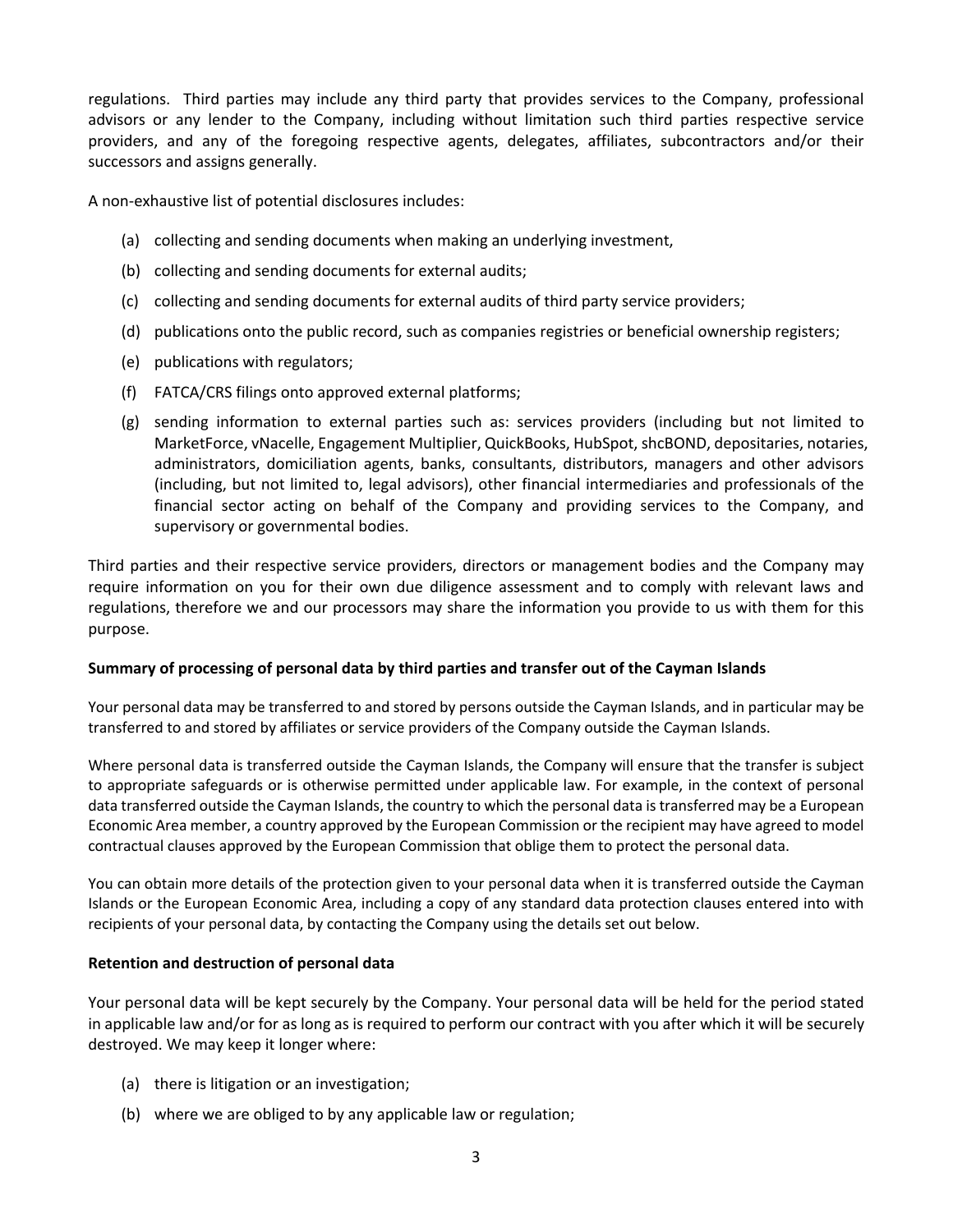- (c) it may be required to assist with the mitigation of any future tax or regulatory query or enquiry into the transactions or other affairs undertaken by the Company; or
- (d) at your request (in which case there may be a charge).

#### **Your rights**

As a data subject you have further specific rights set out below, which you may choose to exercise:

- (a) the right to ask us to confirm whether or not we handle any personal data about you;
- (b) the right to ask us to provide you with copies of your personal data we hold;
- (c) the right to ask us to correct any inaccuracy or incompleteness in your personal data we hold;
- (d) the right to ask us to stop handling your personal data or to not begin the handling of your personal information;
- (e) the right to ask us not to subject you to automated decision-making that uses your personal data;
- (f) the right to object to us using your personal information for direct marketing purposes;
- (g) the right to lodge a complaint with the Cayman Islands Office of the Ombudsman.

Please note that the rights you have in respect of your personal data are not absolute and are subject to a range of legal conditions and exemptions.

If and to the extent a relevant legal condition or exemption applies, we reserve the right not to comply with your request. Additionally, while the rights you have can normally be exercised free of charge, the law allows us to charge you in certain limited circumstances. In such cases, we reserve the right to charge you a fee for processing your request.

#### **Privacy Breaches**

The Company takes the security of personal data very seriously. Nevertheless, should a privacy breach occur we will notify you directly as soon as possible following identification of the breach.

This notification will include the nature of the breach, its consequences, the measures proposed by the Company to address it and the measures recommended to you to mitigate its adverse effects.

#### **Governing law and jurisdiction**

This notice will be governed by and interpreted according to the laws of the Cayman Islands. All disputes arising under the note will be subject to the exclusive jurisdiction in the Cayman Islands.

#### **Change to this notice**

We may update this notice to reflect changes in the law or our privacy practice.

## **Contact information**